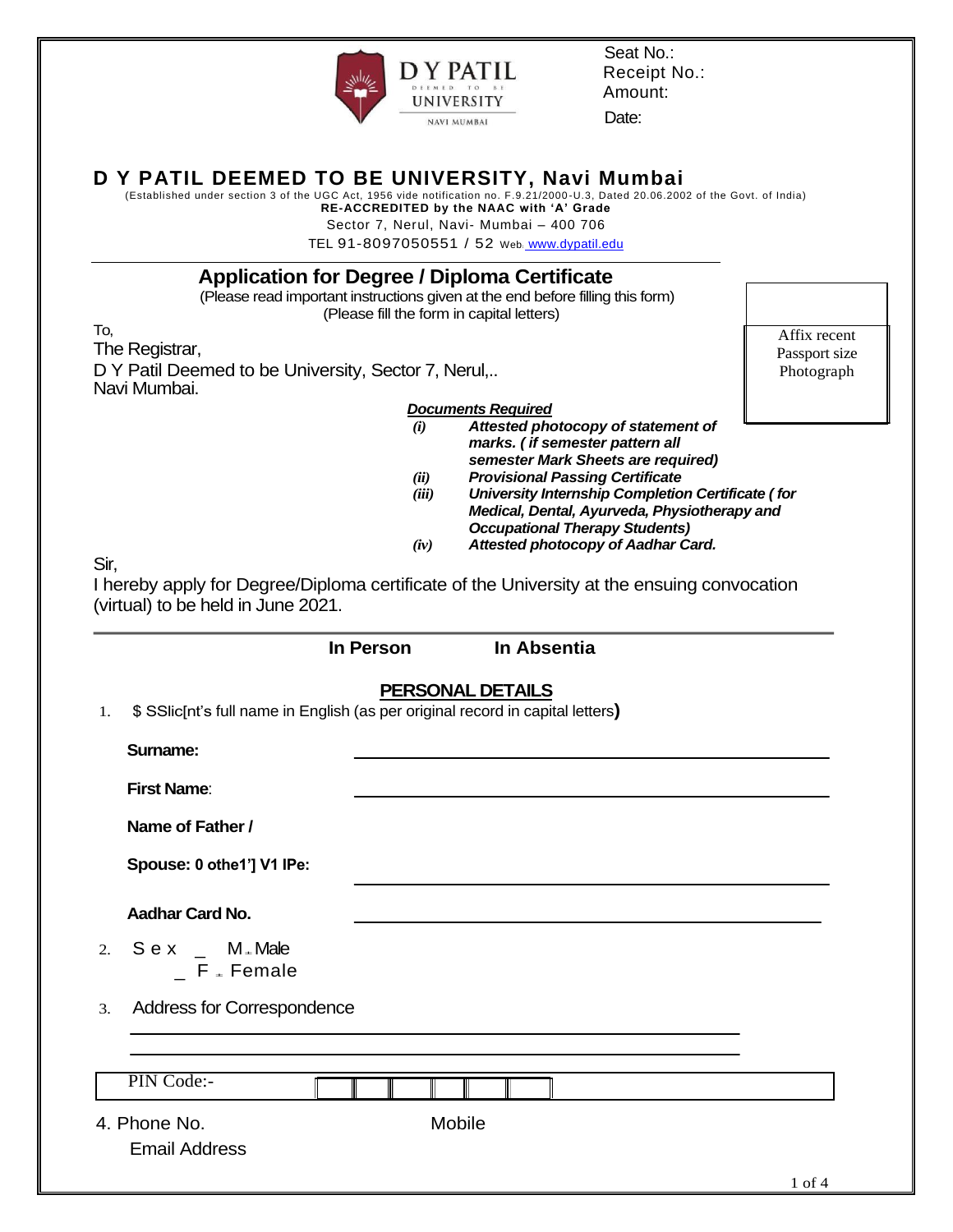# **ACADEMIC AND OTHER DETAILS**

| 5. | Name of School                       |                               |          |  |
|----|--------------------------------------|-------------------------------|----------|--|
| 6. | <b>Examination Passed</b>            | Month & Year                  | Seat No. |  |
| 7. | Specialization                       |                               |          |  |
| 8. | <b>Class of Grade Obtained</b>       |                               |          |  |
| 9. | <b>Convocation Attendance Status</b> | P. In Person<br>A In Absentia |          |  |

#### **FEE DETAILS**

Amount of fees Rs. 3500/- (see instruction No. 1& 2 below) remitted by Online Payment / Demand D r a f t N o . D a t e d d r a w n on Bank, Payable at Navi Mumbai.

#### **DECLARATION BY THE CANDIDATE**

I have carefully read and noted the instructions to the candidate before filling in this form. I declare that the information given above is true and correct to the best of my knowledge and belief. I undertake that I shall be responsible for any omission / commission / errors / incomplete entries made by me in this form.

Place \_\_\_\_\_\_\_\_\_\_\_\_\_\_ Date \_\_\_\_\_\_\_\_\_\_\_\_\_\_\_\_\_\_\_\_\_\_\_\_\_\_\_\_\_\_\_\_\_\_\_Signature of the Candidate

### **INSTRUCTIONS TO THE CANDIDATES**

- 1. Convocation fee for Degree/Diploma Certificate Rs. 3500/-.
- 2. The prescribed convocation fee should be paid by Online Payment or Demand Draft in favor of

**"D Y Patil University Navi Mumbai"** drawn on any nationalized bank, payable at Navi Mumbai. Cheques / Money orders and Cash will not be accepted. Please write your name, degree and seat no. at the back of the demand draft.

- 3. Forms with incomplete entries and without required documents / fees will not be accepted.
- 4. The acknowledgement of this form should be preserved carefully and produced at the time of collection of the degree / diploma certificate on the day of the convocation, or as and when the same is collected.
- 5. Any complaint regarding non-receipt of degree / diploma, issue or receipt of wrong degree / diploma (viz. name, college, class, subject, year of passing, etc.) will be entertained within a period of three months from the date of the concerned convocation. No complaints will be entertained after the specified period.
- 6. A passport size photograph, should be pasted on the form at the space provided.
- 7. Please check the details of convocation programme on web site [www.dypatil.edu](http://www.dypatil.edu/) which will be notified two weeks in advance from the date of convocation programme.
- 8. Degrees of the candidate applied in-absentia will be sent after one month and within three months of the Convocation Day.



**REGISTRAR** D. Y. PATIL DEEMED TO BE UNIVERSITY NERUL, NAVI MUMBAI - 400706

2 of 4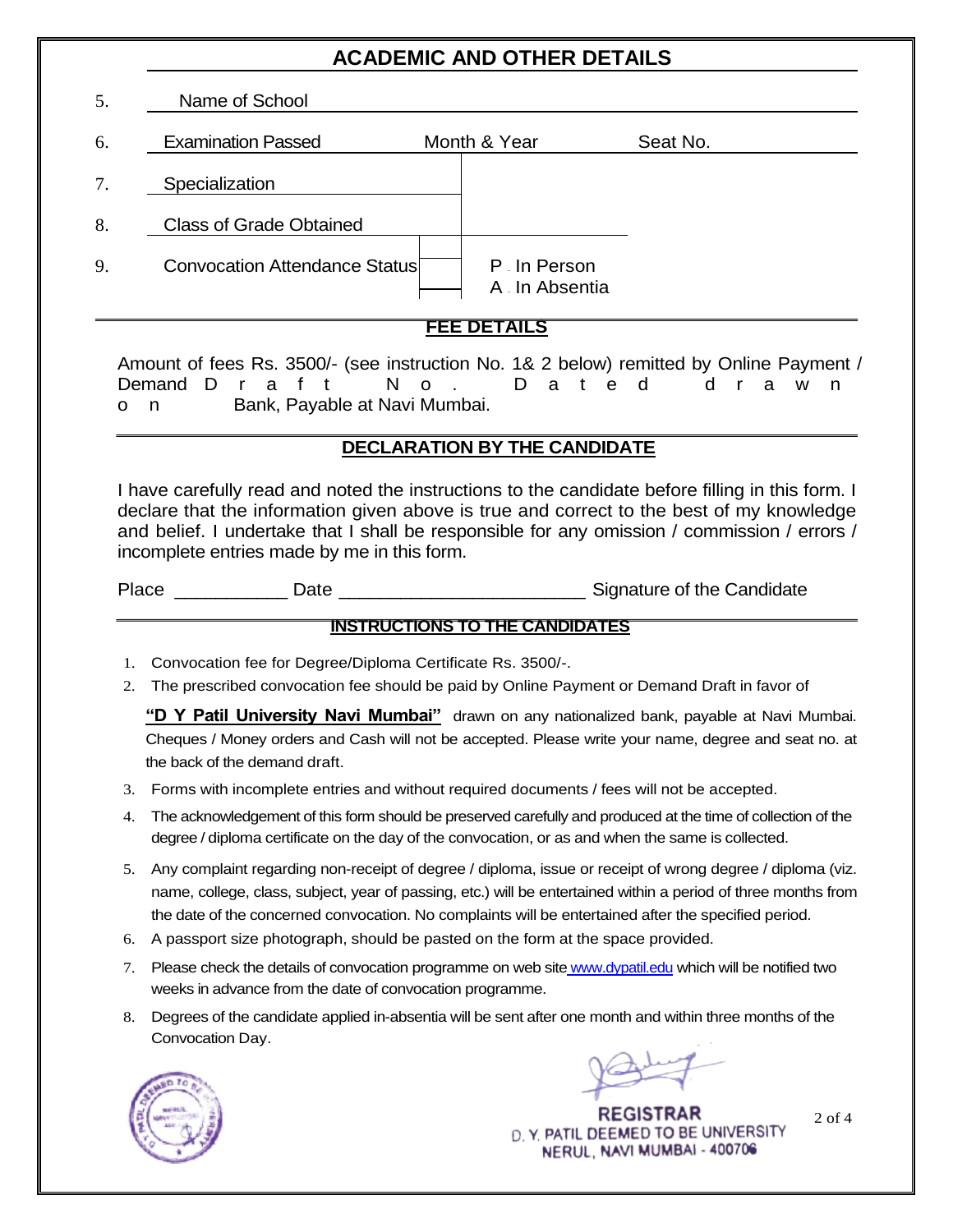# **For Office Use Only**

The applicant's name, academic and other details of the applicant as stated in this application have been checked with the office record and have been found correct/incorrect. A cknowledgement/observation letter issued vide letter No. dt. .

> *Name & Signature Officerin Incharge*

### **ACKNOWLEDGEMENT SLIP**

| Original Degree Convocation Application in respect of (Name) |       |      |      |  |
|--------------------------------------------------------------|-------|------|------|--|
| Course                                                       | h a s | been | duly |  |

r e c e i v e d and found correct in all respects. (Degree will be issued in person / absentia on production of fees receipt only.

> *Name & Signature Officer-Incharge*

**REGISTRAR** D. Y. PATIL DEEMED TO BE UNIVERSITY NERUL, NAVI MUMBAI - 400706



3 of 4